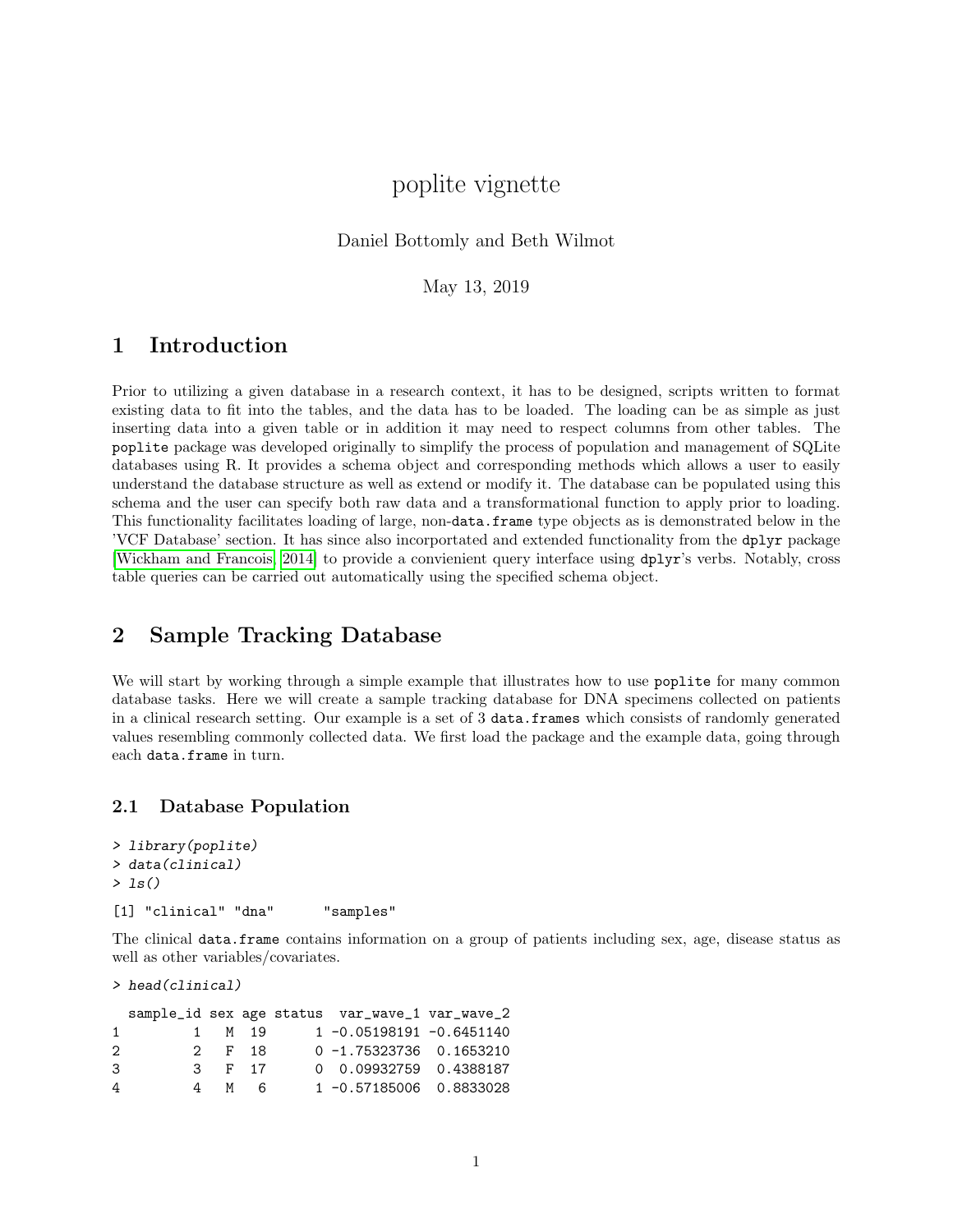| 5 |  | 5 F 10 | 0 -0.97400958 -2.0523370 |
|---|--|--------|--------------------------|
| 6 |  | 6 M 8  | 1 -0.17990623 -1.6363793 |
|   |  |        |                          |

```
>
```
The samples data.frame records whether a given patient, keyed by sample id was observed in one of several 'waves' and whether they contributed a DNA sample.

#### > head(samples)

|   |   |   | sample_id wave did_collect |
|---|---|---|----------------------------|
| 1 |   |   |                            |
| 2 |   | 2 |                            |
| 3 | 2 |   |                            |
|   | 2 | 2 |                            |
| 5 | З | 1 |                            |
| 6 | 3 | 2 |                            |
|   |   |   |                            |

The dna data.frame provides some information (concentration in nanograms/microliter) on the DNA specimen collected from a given patient during a given wave.

> head(dna)

|               | sample_id wave lab_id |  | ng.ul                       |
|---------------|-----------------------|--|-----------------------------|
| 1             |                       |  | $1 \text{ dna}_11$ 5.777775 |
| $\mathcal{L}$ | 1                     |  | 2 dna_1_2 203.292147        |
| 3             | 2                     |  | 1 dna_2_1 158.137716        |
| 5             | 3                     |  | 1 dna_3_1 167.162274        |
| q             | 5                     |  | 1 dna_5_1 183.204669        |
| 10            | 5                     |  | 2 dna_5_2 96.772302         |
|               |                       |  |                             |

>

As these data are already in table form, loading them should be relatively straightforward. The first step is the creation of a schema object of class TableSchemaList whose name is descriptive of the data therein. For data.frames a convenience function (makeSchemaFromData) is provided which does some basic checks and creates an appropriate table based on the column names and inferred types.

```
> sample.tracking <- makeSchemaFromData(clinical, "clinical")
> sample.tbsl <- makeSchemaFromData(samples, "samples")
> sample.tracking <- append(sample.tracking, sample.tbsl)
> try(dna.tbsl <- makeSchemaFromData(dna, "dna"))
>
```
The error caused by attempting to create a schema object from the 'dna' data.frame, is due to the formatting of the column name of 'ng.ul' which is a valid R name, but not a valid SQLite name. A convienient way to fix this is to use the correct.df.names function as below. Note that this modified data.frame will be the one that has to be provided to the populate method.

```
> new.dna <- correct.df.names(dna)
> dna.tbsl <- makeSchemaFromData(new.dna, "dna")
> sample.tracking <- append(sample.tracking, dna.tbsl)
>
```
At this point, the database can be created and populated using the schema defined in 'sample.tracking' and the data present in the respective data.frames. However, this requires anyone who wants to query across the tables be able to determine the relationships between the tables. In some cases this can be determined by column names alone, in other cases it may not be so clear. The poplite package allows the specification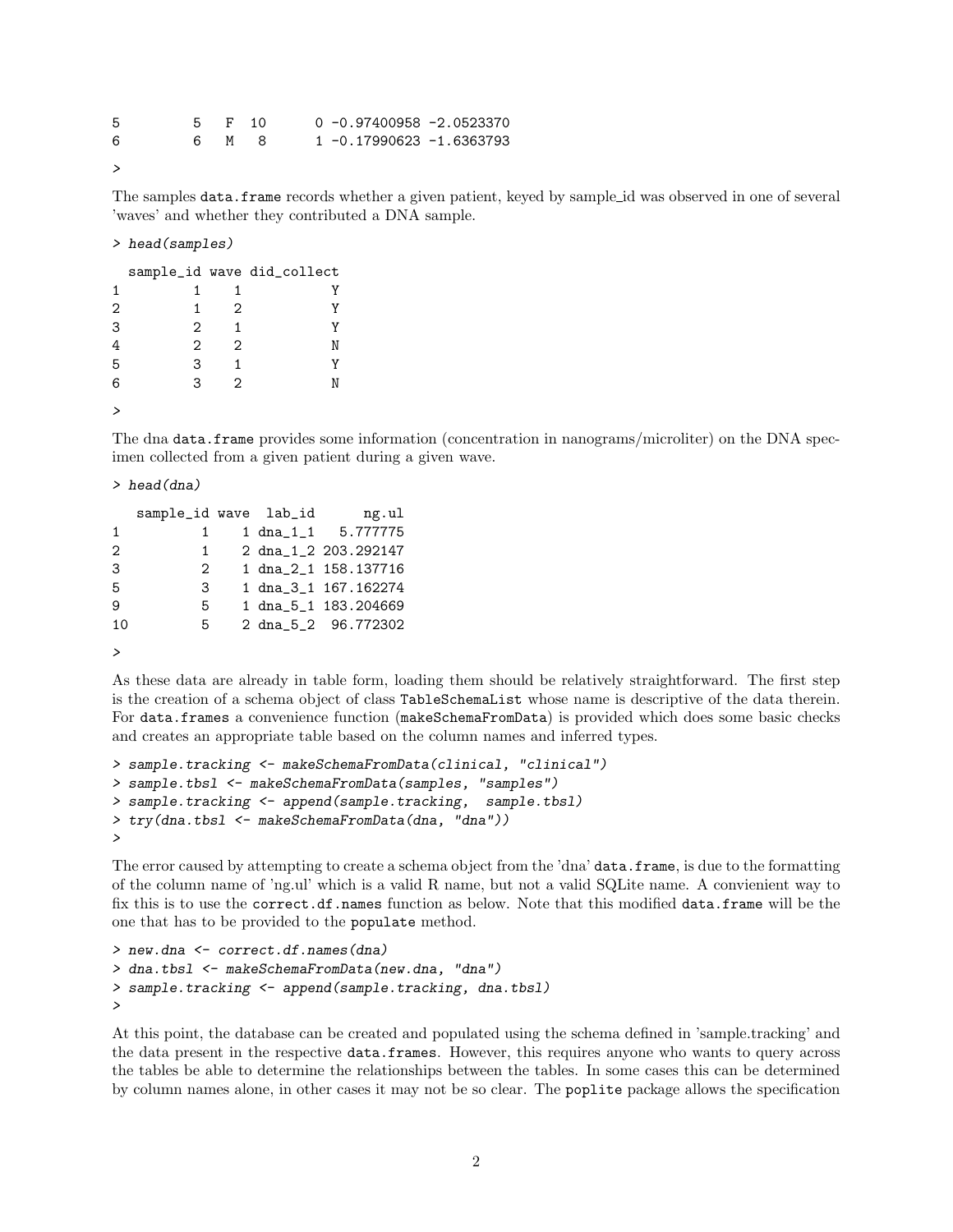of relationships between tables using the R formula syntax. This functionality is probably best illustrated by example.

The 'clinical' table is the starting point of this database as both the 'samples' and 'dna' tables refer back to it. In the case of both the 'samples' and 'dna' tables, the 'clinical' table can be refered to using the 'sample id' column. In addition, the 'dna' table can be referred to by the 'samples' table using a combination of 'sample id' and 'wave' and vice versa. These types of relationship can be created by the following:

```
> relationship(sample.tracking, from="clinical", to="samples") <- sample_id~sample_id
> relationship(sample.tracking, from="clinical", to="dna") <-sample_id~sample_id
> relationship(sample.tracking, from="samples", to="dna") <- sample_id+wave~sample_id+wave
```
Now that our schema is complete, we are now ready to populate our database. First, we create a Database object which simply contains both the schema as well as the file path to where the database resides. We then call the populate method and provide it with our named data.frames.

```
> sample.tracking.db <- Database(sample.tracking, tempfile())
> populate(sample.tracking.db, dna=new.dna, samples=samples, clinical=clinical)
>
```
### 2.2 Querying

As mentioned in the introduction, the query interface utilizes the approach of the dplyr package, whereby a small set of verbs are used to perform common queries. In addition to utilizing the single table verbs defined in dplyr, poplite defines multi-table versions of the select and filter verbs. The select verb allows the user to select columns from a table-like object, in this case an SQLite database. As the poplite version of select and filter can be used for any of the tables in the defined schema, the most important requirement is for the user to make sure the column(s) are unambigous in terms of the tables. This can be done in several ways:

(1) Only for the select statement, the .tables argument allows selecting all or part of the columns of a given table(s). If multiple tables are provided, then they are first joined (an 'inner join' in SQL terminology) using the specified relationships in the schema. This provides a convienent way to retrieve a combined version of the data in the database.

```
> select(sample.tracking.db, .tables="dna")
# Source: table<dna> [?? x 5]
# Database: sqlite 3.22.0 [/tmp/Rtmpai18QC/file433b10d331]
  dna_ind sample_id wave lab_id ng_ul
   <int> <int> <int> <chr> <dbl>
1 1 1 1 dna_1_1 5.78
2 2 1 2 dna_1_2 203.
3 3 2 1 dna_2_1 158.
4 4 3 1 dna_3_1 167.
5 5 5 1 dna_5_1 183.
6 6 5 2 dna_5_2 96.8
7 7 7 2 dna_7_2 113.
8 8 8 2 dna_8_2 46.2
9 9 9 2 dna_9_2 41.0
10 10 1 dna_10_1 176.
# ... with more rows
> select(sample.tracking.db, sample_id:lab_id, .tables="dna")
# Source: lazy query [?? x 3]
# Database: sqlite 3.22.0 [/tmp/Rtmpai18QC/file433b10d331]
  sample_id wave lab_id
```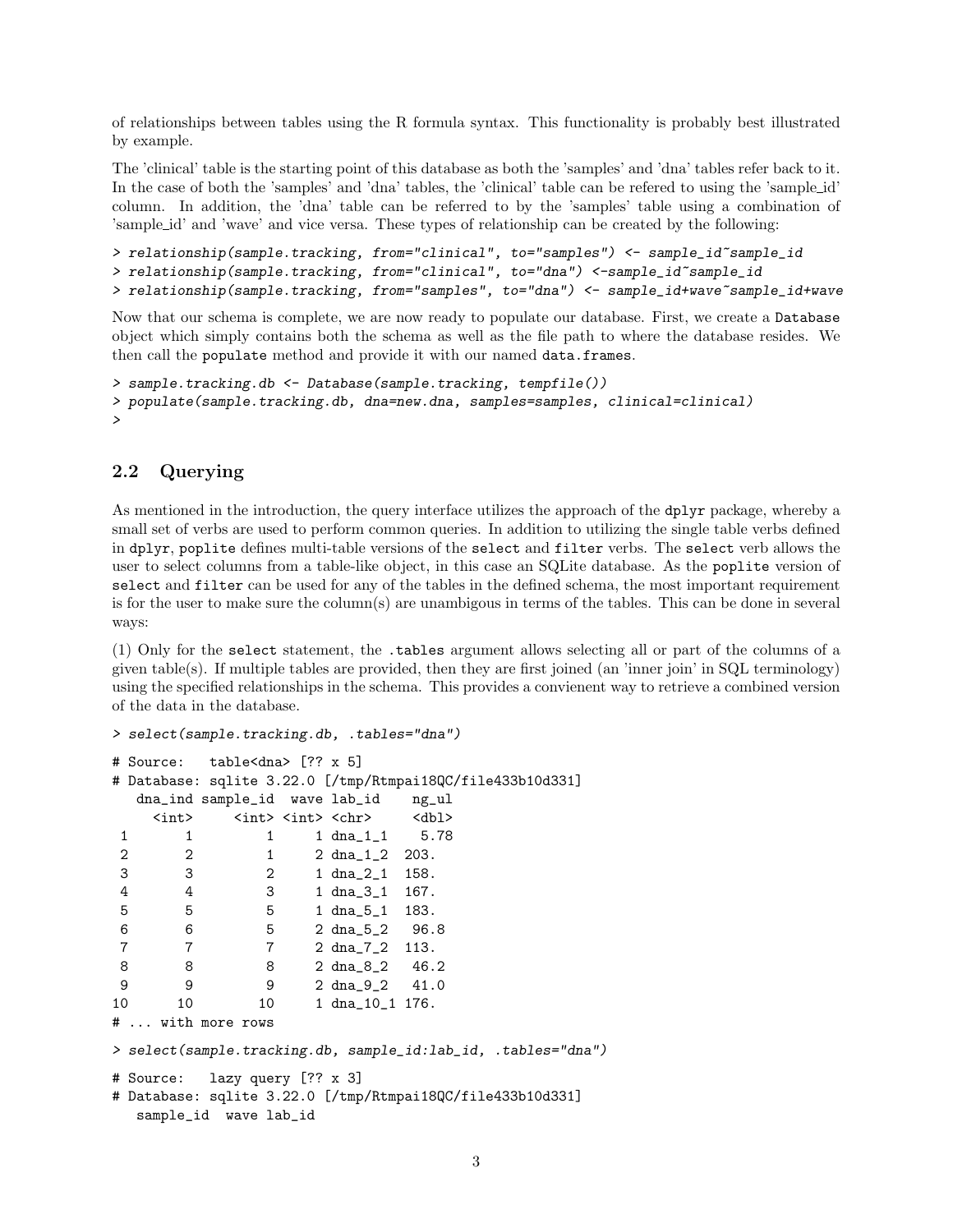```
<int> <int> <chr>
1 1 dna_1_1
2 1 2 dna_1_2
3 2 1 dna_2_1
4 3 1 dna_3_1
5 5 1 dna_5_1
6 5 2 dna_5_2
7 7 2 dna_7_2
8 8 2 dna_8_2
9 9 2 dna_9_2
10 10 1 dna_10_1
# ... with more rows
> select(sample.tracking.db, .tables=c("clinical","dna"))
# Source: lazy query [?? x 11]
# Database: sqlite 3.22.0 [/tmp/Rtmpai18QC/file433b10d331]
 clinical_ind sample_id sex age status var_wave_1 var_wave_2 dna_ind wave
     <int> <int> <chr> <int> <int> <int> <dbl> <dbl> <int> <int>
1 1 1 M 19 1 -0.0520 -0.645 1 1
2 1 1 M 19 1 -0.0520 -0.645 2 2
3 2 2 F 18 0 -1.75 0.165 3 1
4 3 3 F 17 0 0.0993 0.439 4 1
5 5 5 F 10 0 -0.974 -2.05 5 1
6 5 5 F 10 0 -0.974 -2.05 6 2
7 7 8 M 13 1 -1.99 1.05 8 2
8 8 10 M 6 0 0.117 0.715 10 1
9 8 10 M 6 0 0.117 0.715 11 2
10 9 11 M 20 1 -0.893 0.917 12 1
# ... with more rows, and 2 more variables: lab_id <chr>, ng_ul <dbl>
```
>

(2) If a column or set of columns uniquely identifies a table, then no further information is needed to execute the query.

```
> select(sample.tracking.db, sample_id:lab_id)
# Source: lazy query [?? x 3]
# Database: sqlite 3.22.0 [/tmp/Rtmpai18QC/file433b10d331]
  sample_id wave lab_id
      <int> <int> <chr>
1 1 1 dna_1_1
2 1 2 dna_1_2
3 2 1 dna_2_1
4 3 1 dna_3_1
5 5 1 dna_5_1
6 5 2 dna_5_2
7 7 2 dna_7_2
8 8 2 dna_8_2<br>9 9 2 dna 9 2
         9 9 2 dna_9_2
10 10 1 dna_10_1
# ... with more rows
> head(filter(sample.tracking.db, sex == "M" & var\_wave_1 > 0))
# Source: lazy query [?? x 7]
# Database: sqlite 3.22.0 [/tmp/Rtmpai18QC/file433b10d331]
```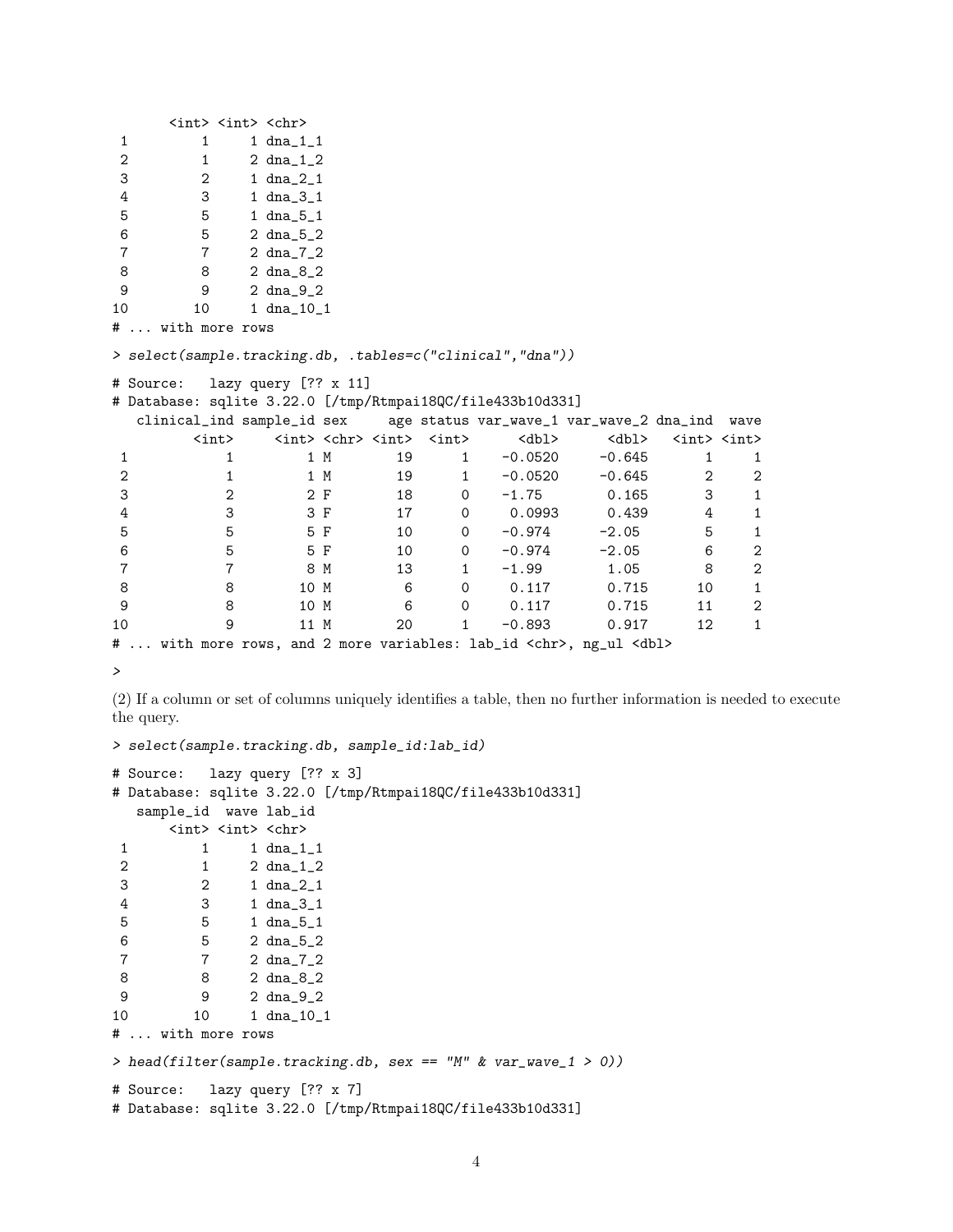```
clinical_ind sample_id sex age status var_wave_1 var_wave_2
       \langle \text{int} \rangle \langle \text{int} \rangle \langle \text{chr} \rangle \langle \text{int} \rangle \langle \text{dbl} \rangle \langle \text{dbl} \rangle1 8 10 M 6 0 0.117 0.715
2 10 12 M 20 1 0.334 -2.66
3 14 19 M 18 0 0.274 0.519
4 18 23 M 11 0 0.378 0.741
5 25 30 M 19 0 0.825 -0.239
6 31 38 M 17 0 0.190 0.314
> filter(sample.tracking.db, sample_id == 97 & var_wave_1 > 0)
# Source: lazy query [?? x 7]
# Database: sqlite 3.22.0 [/tmp/Rtmpai18QC/file433b10d331]
# ... with 7 variables: clinical_ind <int>, sample_id <int>, sex <chr>,
# age <int>, status <int>, var_wave_1 <dbl>, var_wave_2 <dbl>
>
```
Whereas the following fails because 'sample\_id' is defined in several tables.

```
> try(filter(sample.tracking.db, sample_id == 97))
>
```
(3) A table can be specified in the query using a '.' similar to how it is done in SQL, i.e. tableX.ColumnY. This only should be done once per statement for select statments, but per variable for filter statements as is shown below. This restriction reflects how the queries are carried out. Each grouping of statements statements are applied to the specified or inferred table prior to joining. Note that for the poplite filter verb cross-table 'OR' statements are currently not supported.

```
> select(sample.tracking.db, dna.sample_id)
# Source: lazy query [?? x 1]
# Database: sqlite 3.22.0 [/tmp/Rtmpai18QC/file433b10d331]
  sample_id
     <int>
 1 1
 2 1
 3 2
 4 3
 5 5
 6 5
7 7
8 8
 9 9
10 10
# ... with more rows
> select(sample.tracking.db, dna.sample_id:lab_id)
# Source: lazy query [?? x 3]
# Database: sqlite 3.22.0 [/tmp/Rtmpai18QC/file433b10d331]
  sample_id wave lab_id
     <int> <int> <chr>
1 1 1 dna_1_1
2 1 2 dna_1_2
3 2 1 dna_2_1
4 3 1 dna_3_1
5 5 1 dna_5_1
6 5 2 dna_5_2
```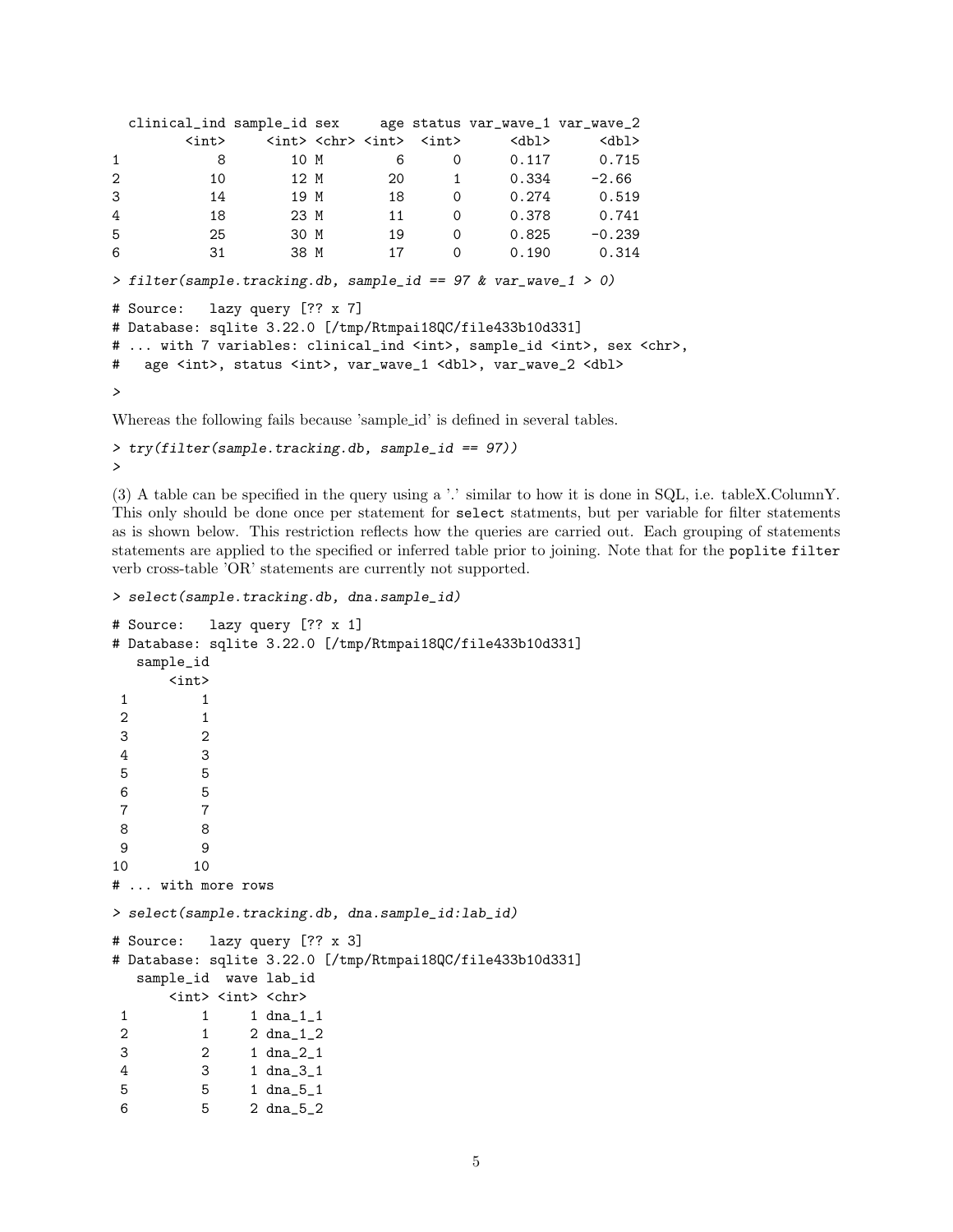```
7 7 2 dna_7_2
8 8 2 dna_8_2
9 9 2 dna_9_2
10 10 1 dna_10_1
# ... with more rows
> filter(sample.tracking.db, clinical.sample_id == 97)
# Source: lazy query [?? x 7]
# Database: sqlite 3.22.0 [/tmp/Rtmpai18QC/file433b10d331]
 clinical_ind sample_id sex age status var_wave_1 var_wave_2
      \langle \text{int} \rangle \langle \text{int} \rangle \langle \text{chr} \rangle \langle \text{int} \rangle \langle \text{dbl} \rangle \langle \text{dbl} \rangle1 86 97 F 7 0 -1.24 -0.273
> filter(sample.tracking.db, clinical.status == 1 & dna.wave==2)
# Source: lazy query [?? x 11]
# Database: sqlite 3.22.0 [/tmp/Rtmpai18QC/file433b10d331]
  clinical_ind sample_id sex age status var_wave_1 var_wave_2 dna_ind wave
       <int> <int> <chr> <int> <int> <int> <dbl> <int> <int>
1 1 1 M 19 1 -0.0520 -0.645 2 2
2 7 8 M 13 1 -1.99 1.05 8 2
3 10 12 M 20 1 0.334 -2.66 14 2
4 11 13 F 9 1 0.411 1.11 16 2
5 17 22 M 10 1 -0.210 1.21 25 2
6 20 25 F 12 1 0.857 0.0652 30 2
7 22 27 F 19 1 2.42 1.98 33 2
8 24 29 F 13 1 -0.464 -1.32 35 2
9 26 32 M 16 1 -0.589 0.152 38 2
10 28 35 M 18 1 -0.0143 0.373 43 2
# ... with more rows, and 2 more variables: lab_id <chr>, ng_ul <dbl>
```
>

The poplite query interface is 'opt-in', meaning that more complex queries can always be carried out directly using the methodology provided in the dplyr package or plain SQL statements after first connecting to the database file using RSQLite. Below are three approaches of performing the same query:

```
> #poplite + dplyr
> wave.1.samp.pop <- filter(select(sample.tracking.db, .tables=c("samples", "dna")), wave == 1)
> #dplyr
> src.db <- src_sqlite(dbFile(sample.tracking.db), create = F)
> samp.tab <- tbl(src.db, "samples")
> dna.tab \le tbl(src.db, "dna")
> wave.1.samp.dplyr <- inner_join(filter(samp.tab, wave == 1), dna.tab,
+ by=c("sample_id", "wave"))
> library(RSQLite)
> #RSQLite
> samp.db <- dbConnect(SQLite(), dbFile(sample.tracking.db))
> wave.1.samp.sql <- dbGetQuery(samp.db, 'SELECT * FROM samples JOIN dna
+ USING (sample_id, wave) WHERE wave == 1')
> dbDisconnect(samp.db)
> all.equal(as.data.frame(wave.1.samp.pop), wave.1.samp.sql)
[1] TRUE
> all.equal(as.data.frame(wave.1.samp.dplyr), wave.1.samp.sql)
[1] TRUE
```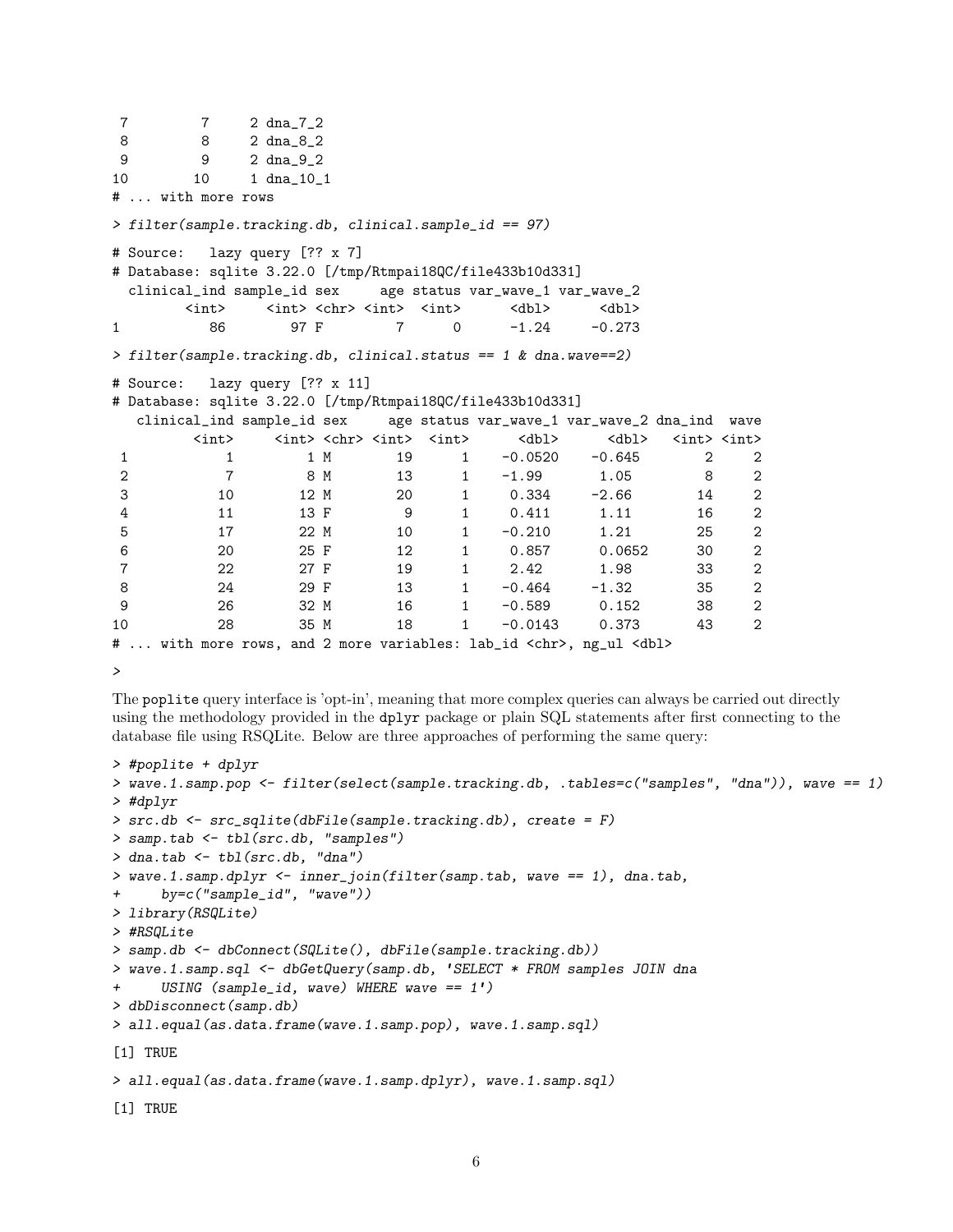### 2.3 Additional Features

Instead of directly cross referencing columns as we did for the database above in our relationships (e.g. sample id - sample id) we can also specify that we instead want to use the 'primary key' of a given table instead of one or more columns. Where the primary key is a column of integer values that uniquely identifies each row and by default it was added automatically by makeSchemaFromData. This approach is commonly used for lookup tables, for instance say we wanted a seperate table for gender and to only maintain an integer value specifying whether a patient was male, female or unknown for the clinical table. We could do this as follows where '.' is a shortcut that indicates that the primary key for the table should be used:

```
> gender <- data.frame(sex=unique(clinical$sex), stringsAsFactors=F)
> gend.tbsl <- makeSchemaFromData(gender, "gender")
> sample.tracking <- append(gend.tbsl, sample.tracking)
> relationship(sample.tracking, from="gender", to="clinical") <- .~sex
> sample.tracking.db <- Database(sample.tracking, tempfile())
> populate(sample.tracking.db, dna=new.dna, samples=samples, clinical=clinical, gender=gender)
> select(sample.tracking.db, .tables="gender")
# Source: table<gender> [?? x 2]
# Database: sqlite 3.22.0 [/tmp/Rtmpai18QC/file435409f1c2]
 gender_ind sex
     \langleint> \langlechr>
1 1 M
2 2 F
> head(select(sample.tracking.db, .tables="clinical"))
# Source: lazy query [?? x 7]
# Database: sqlite 3.22.0 [/tmp/Rtmpai18QC/file435409f1c2]
 clinical_ind sample_id age status var_wave_1 var_wave_2 gender_ind
      \langle \text{int} \rangle \langle \text{int} \rangle \langle \text{int} \rangle \langle \text{int} \rangle \langle \text{dbl} \rangle \langle \text{dbl} \rangle \langle \text{int} \rangle1 1 1 19 1 -0.0520 -0.645 1
2 2 2 18 0 -1.75 0.165 2
3 3 3 17 0 0.0993 0.439 2
4 4 4 6 1 -0.572 0.883 1
5 5 5 10 0 -0.974 -2.05 2
6 6 6 8 1 -0.180 -1.64 1
> select(sample.tracking.db, .tables=c("clinical", "gender"))
# Source: lazy query [?? x 8]
# Database: sqlite 3.22.0 [/tmp/Rtmpai18QC/file435409f1c2]
  clinical_ind sample_id age status var_wave_1 var_wave_2 gender_ind sex
       <int> <int> <int> <int> <dbl> <dbl> <int> <chr>
1 1 19 1 -0.0520 -0.645 1 M
2 2 2 18 0 -1.75 0.165 2 F
3 3 3 17 0 0.0993 0.439 2 F
4 4 4 6 1 -0.572 0.883 1 M
5 5 5 10 0 -0.974 -2.05 2 F
6 6 6 8 1 -0.180 -1.64 1 M
7 7 8 13 1 -1.99 1.05 1 M
8 8 10 6 0 0.117 0.715 1 M
9 9 11 20 1 -0.893 0.917 1 M
```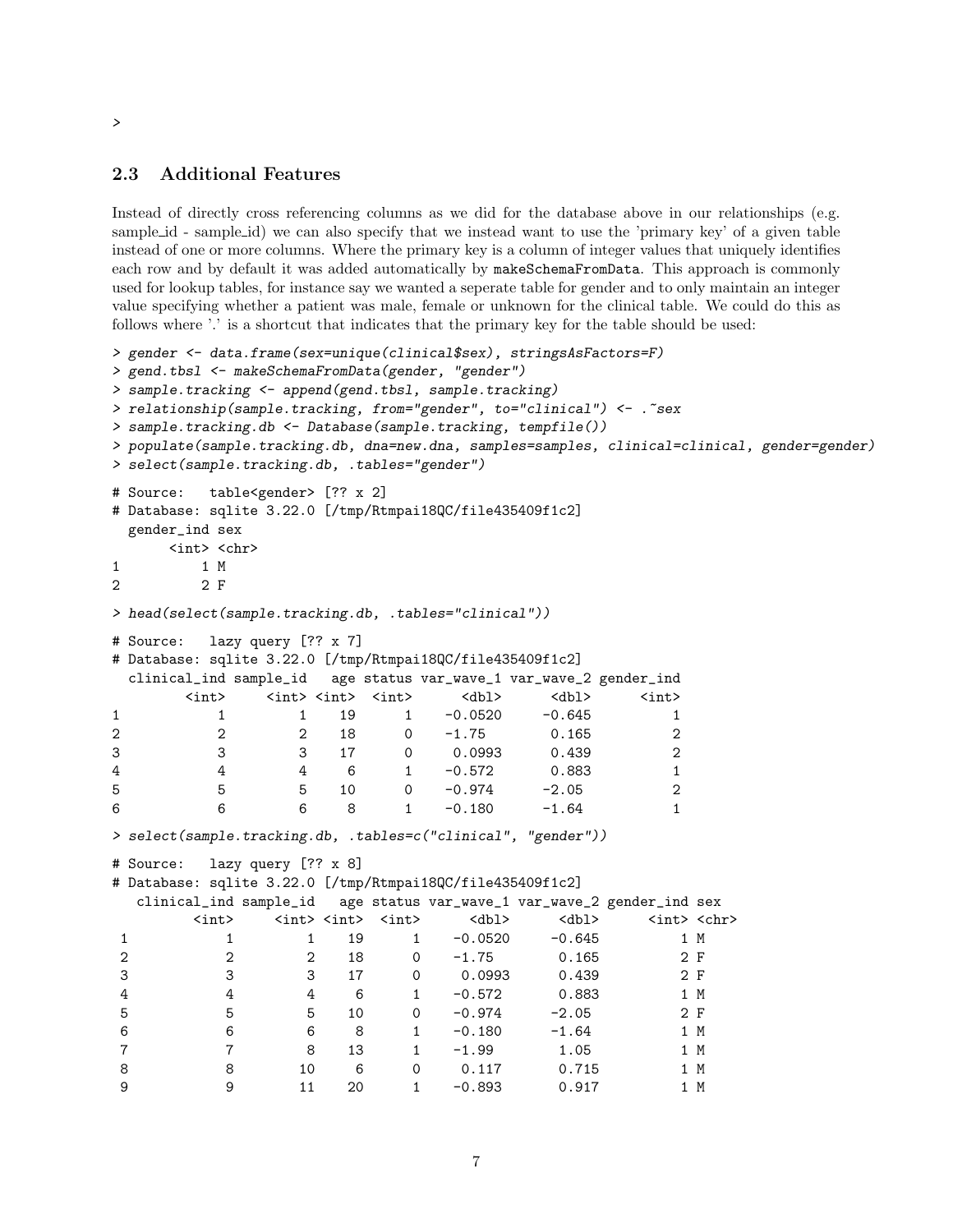| 10 |                   |  |  | $10 \hspace{1.5cm} 12 \hspace{1.5cm} 20 \hspace{1.5cm} 1 \hspace{1.5cm} 0.334 \hspace{1.5cm} -2.66$ | 1 M |
|----|-------------------|--|--|-----------------------------------------------------------------------------------------------------|-----|
|    | #  with more rows |  |  |                                                                                                     |     |
|    |                   |  |  |                                                                                                     |     |

It is important to note that currently specifying a relationship between two tables in this manner will result in the 'to' table being limited to only those values in common between the specified columns in the two tables. So do not use this approach unless you expect that the two tables are consistent with each other.

## 3 Variant Call Format Database

One of the the most useful features of poplite is that databases can be created from any R object that can be coerced to a data.frame and they can be populated iteratively. This more complex example involves the parsing and loading of a variant call format (VCF) file. This type of file was devised to encode DNA variations from a reference genome for a given set of samples. In addition, it can also provide numerical summaries on the confidence that the variant exists as well as other summary stats and annotations. For more details, see the following specifications: <http://ga4gh.org/#/fileformats-team>. As parsing is already provided by the VariantAnnotation package [\[Obenchain et al., 2014\]](#page-9-1) in Bioconductor [\[Gentleman et al., 2004\]](#page-9-2), we will focus on the population of a database using this data. We will use the example dataset from the VariantAnnotation package and read it into memory as a VCF object as shown in the VariantAnnotation vignette.

The first table we will create is a representation of the chromosome, location and reference positions where at least one variant was observed. To do this we will create a function that takes a VCF object as input and returns a data.frame. This function and a subset of the VCF object is passed to the makeSchemaFrom-Function helper function. What this helper function does is execute the desired function on the provided VCF object, determine the table structure from the returned data.frame and package the results in a TableSchemaList object. It is important that the name(s) for the input objects match between the provided function, makeSchemaFromFunction and ultimately populate.

```
> populate.ref.table <- function(vcf.obj)
+ {
+ ref.dta <- cbind(
+ seqnames=as.character(seqnames(vcf.obj)),
+ as.data.frame(ranges(vcf.obj))[,c("start", "end")],
+ ref=as.character(ref(vcf.obj)),
+ stringsAsFactors=FALSE
+ )
+ return(ref.dta)
+ }
> vcf.sc <- makeSchemaFromFunction(populate.ref.table, "reference", vcf.obj=vcf[1:5])
>
```
Each variant position in our 'reference' table can have multiple alternatives (termed alleles) which were determined by the genotyping program which generated the VCF file. The 'alleles' table can be formed as follows:

```
> populate.allele.table <- function(vcf.obj)
+ {
+ exp.obj <- expand(vcf.obj)
+ ref.dta <- cbind(
+ seqnames=as.character(seqnames(exp.obj)),
+ as.data.frame(ranges(exp.obj))[,c("start", "end")],
+ ref=as.character(ref(exp.obj)),
+ alt=as.character(alt(exp.obj)),
```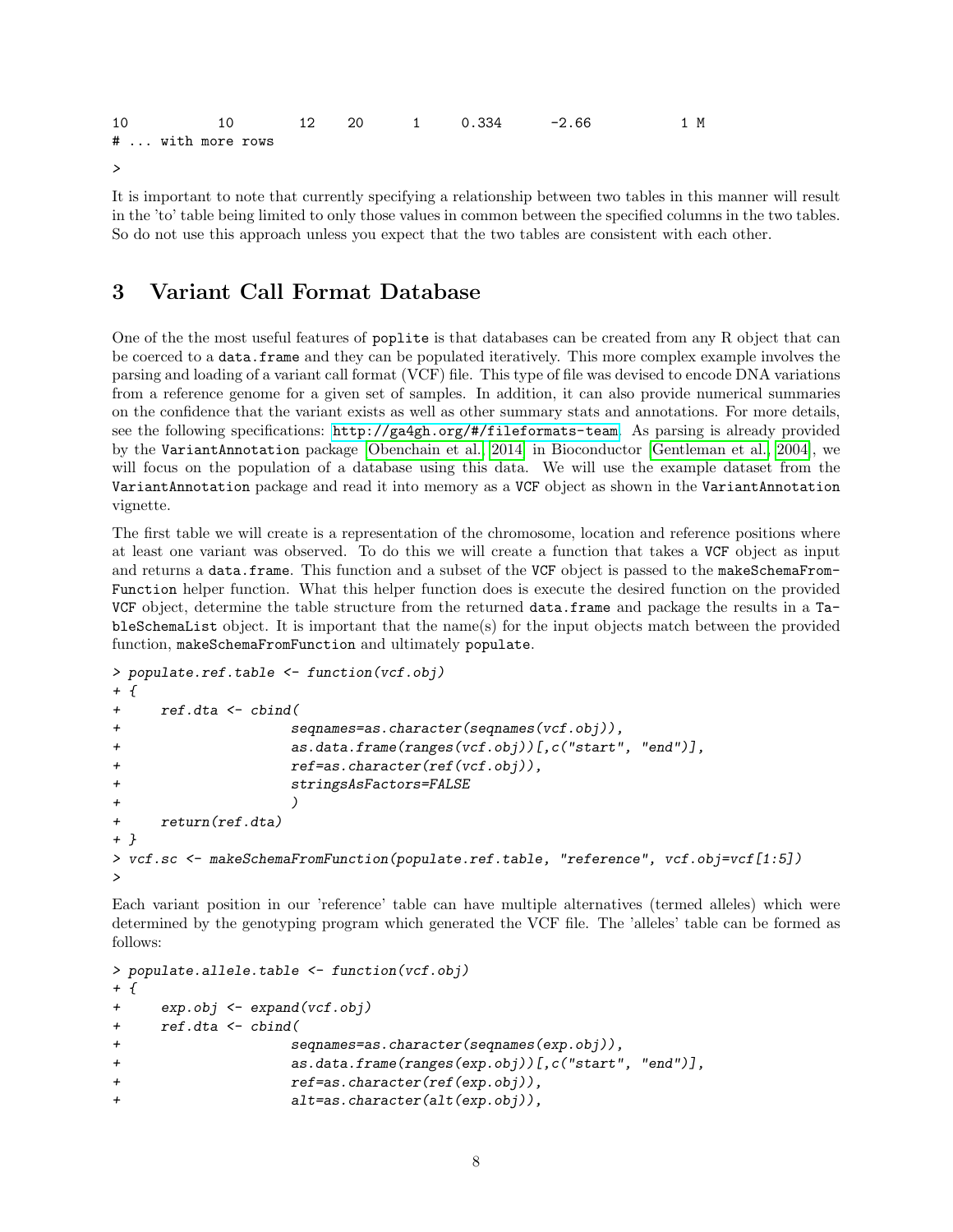```
+ stringsAsFactors=FALSE
+ )
+ return(ref.dta)
+ }
> allele.sc <- makeSchemaFromFunction(populate.allele.table, "alleles", vcf.obj=vcf[1:5])
> vcf.sc <- poplite::append(vcf.sc, allele.sc)
>
```
Finally we can form a table that records the number of alternative alleles for each sample. Implementation Note: the 'allele<sub>-count'</sub> column is very simple due to fact that this example dataset only contains one alternative allele for each variant. Multi-alleleic cases would have to be dealt with differently as we would need to be sure that the appropriate allele was counted for each genotype.

```
> populate.samp.alt.table <- function(vcf.obj)
+ {
+ temp.vrange <- as(vcf.obj, "VRanges")
+
+ ret.dta <- cbind(
+ seqnames=as.character(seqnames(temp.vrange)),
+ as.data.frame(ranges(temp.vrange))[,c("start", "end")],
+ ref=ref(temp.vrange),
+ alt=alt(temp.vrange),
+ sample=as.character(sampleNames(temp.vrange)),
+ allele_count=sapply(strsplit(temp.vrange$GT, "\\|"),
+ function(x) sum(as.integer(x), na.rm=T)),
+ stringsAsFactors=F
+ )
+
+ return(ret.dta[ret.dta$allele_count > 0,])
+ }
> geno.all.sc <- makeSchemaFromFunction(populate.samp.alt.table, "sample_alleles", vcf.obj=vcf[1:5])
> vcf.sc <- poplite::append(vcf.sc, geno.all.sc)
>
```
Our relationships can be specified as before. One wrinkle here is that there is a dependence in the table structures that is more complicated than in the 'Sample Tracking Database' section above. The first relationship statement below will create a final 'alleles' table with the primary key of 'reference' and the 'alt' column. As 'sample allleles' contains the full column structure of 'alleles' plus the 'sample' and 'allele count' columns it has to be first joined with reference to retrieve its primary key, then joined with the new 'alleles' table to get 'alleles' primary key with the final table resembling: 'alt ind', 'sample' and 'allele count'. Just as '.' on the left hand side indicates the primary key of the 'from' table the '.reference' variable indicates the primary key of the reference table.

```
> relationship(vcf.sc, from="reference", to="alleles") <- .~seqnames+start+end+ref
> relationship(vcf.sc, from="reference", to="sample_alleles") <- .~seqnames+start+end+ref
> relationship(vcf.sc, from="alleles", to="sample_alleles") <- .~.reference+alt
>
```
Now that our schema is complete, we can populate our three tables in the database. In this case, we can populate the entire database with one statement, however for demonstration purposes we will divide the VCF object into several pieces and populate them one at a time to simulate reading from a large file in chunks or iterating over several files. Also note that the 'constraint<-' method is available to provide a mechanism to enforce uniqueness of a subset of columns for a given table which is especially useful if the database is being populated from many files which may have duplicate data.

```
> vcf.db <- Database(vcf.sc, tempfile())
> populate(vcf.db, vcf.obj=vcf[1:1000])
```